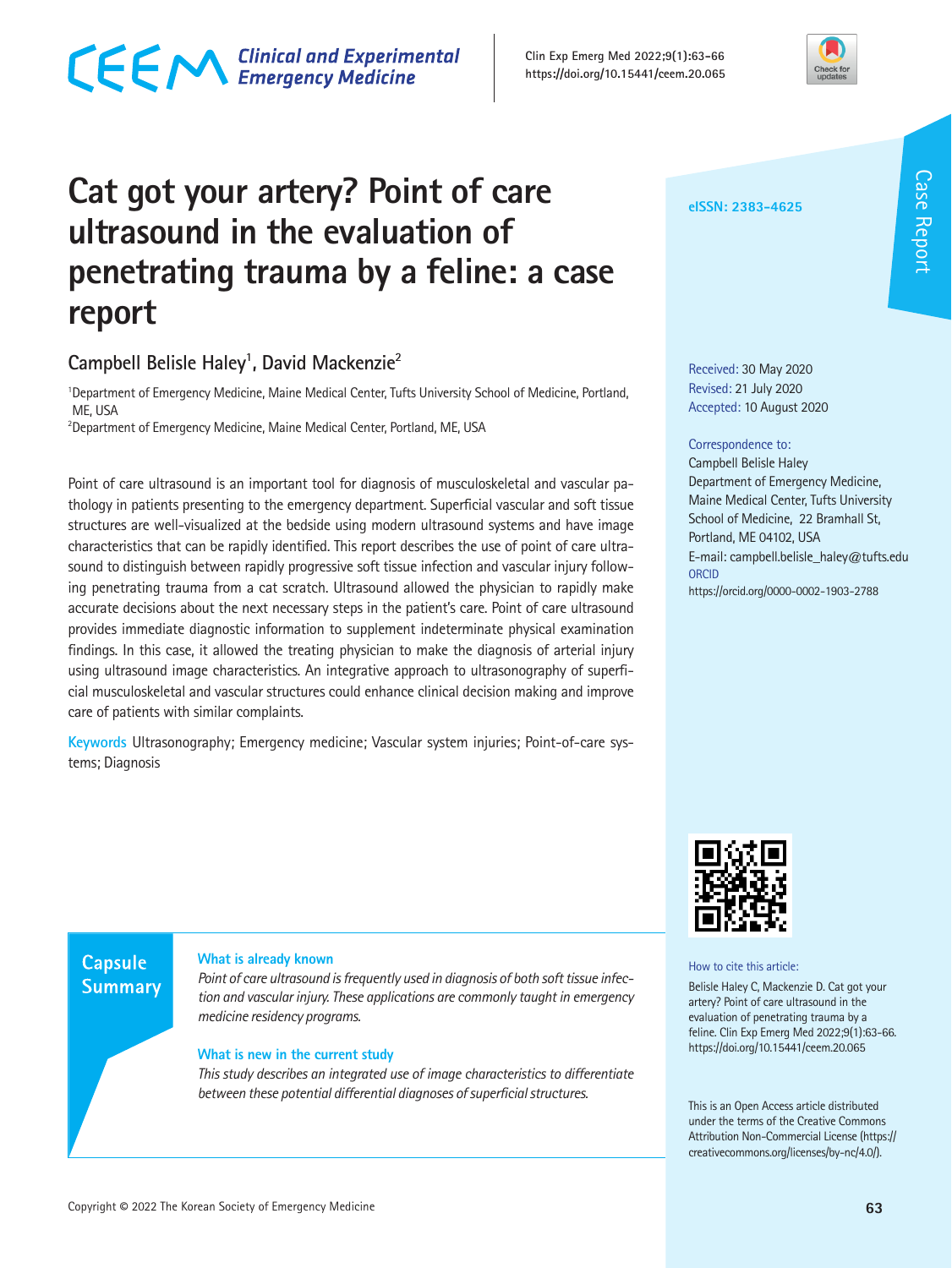# **CEEM**

**INTRODUCTION**

Musculoskeletal and vascular ultrasound are core components of emergency medicine point of care ultrasound (POCUS).<sup>1</sup> POCUS improves diagnosis of pathology in the superficial vascular and soft tissue structures, which are well-visualized at the bedside using modern ultrasound systems.<sup>2,3</sup> Musculoskeletal and vascular ultrasound is also crucial for procedures including vascular access, abscess drainage, and foreign body detection and removal.<sup>1</sup> These applications have uses in all areas of the body, with the knee and ankle being common musculoskeletal sites evaluated with POCUS.<sup>4</sup>

The use of POCUS to diagnose soft tissue infection is a particularly relevant application in the emergency department (ED), where it is extremely important to differentiate between pathology such as cellulitis from rapidly progressive, life-threatening infections such as necrotizing fasciitis.<sup>2</sup> Abscess identification and drainage and diagnosis of infectious tenosynovitis are other applications of musculoskeletal POCUS, and each of these pathologies has a distinct ultrasound appearance.<sup>5-8</sup> POCUS is also a useful technology for finding collections of blood and can be used to identify vascular injury or hematoma. $3,9-13$  Penetrating trauma is a mechanism that could lead to vascular injury from vessel puncture or infection through introduction of bacteria by the penetrating object.<sup>13</sup>



**Fig. 1.** Dorsal aspect of hand demonstrating marked swelling, discoloration. Puncture wound is visualized on the lateral aspect of the dorsal hand between the first and second digits. The patient provided verbal informed consent for the publication of the research details and clinical images.

Rapid diagnosis is crucial in this setting as they are both limbthreatening and have distinct treatment pathways.

This report describes a use of POCUS that demonstrates the importance of using ultrasound image characteristics to distinguish between soft tissue infections and vascular injury.

### **CASE REPORT**

A 65-year-old female patient presented to the ED for evaluation of a hand injury. She was scratched on the dorsum of her right hand by her cat 90 minutes before presenting to the ED. Her past medical history was significant for non-ST elevation myocardial infarction and hypertension. Her only medication was aspirin. She complained of rapid onset of pain, swelling, and cyanosis of the hand as well as decreased range of motion. There were no fevers, chills, or loss of sensation.

On physical examination, the temperature was 36.6°C, pulse 113 beats/min, respiratory rate 20 breaths/min, and blood pressure 227/131 mmHg. She was in distress due to pain. Her right hand was markedly swollen, firm, and tender, with a small puncture wound on dorsum of hand (Fig. 1). She had decreased active and passive range of motion about the wrist and digits, and digits showed significant discoloration (Fig. 1). Her sensation to light touch was intact, and she had a strong radial pulse. Physical examination was otherwise unremarkable.

The treating physician performed point-of-care ultrasound to evaluate for evidence of vascular injury or a rapidly progressive soft-tissue infection. Using a 10-5 MHz linear transducer (Sonosite, Bothell, WA, USA), transverse and longitudinal images of the hand were obtained (Fig. 2). These images demonstrated a pulsatile vessel immediately deep to the wound (Figs. 2, 3 and



**Fig. 2.** (A) Short axis view of first dorsal metacarpal artery (asterisk) with thrombosed material within lumen. Active extravasation of blood to the right of vessel with line indicating extent of hematoma within soft tissue. (B) Long axis view of first dorsal metacarpal artery showing hyperechoic thrombus within lumen (asterisk). Hematoma from extravasation of blood shown with line. The patient provided verbal informed consent for the publication of the research details and clinical images.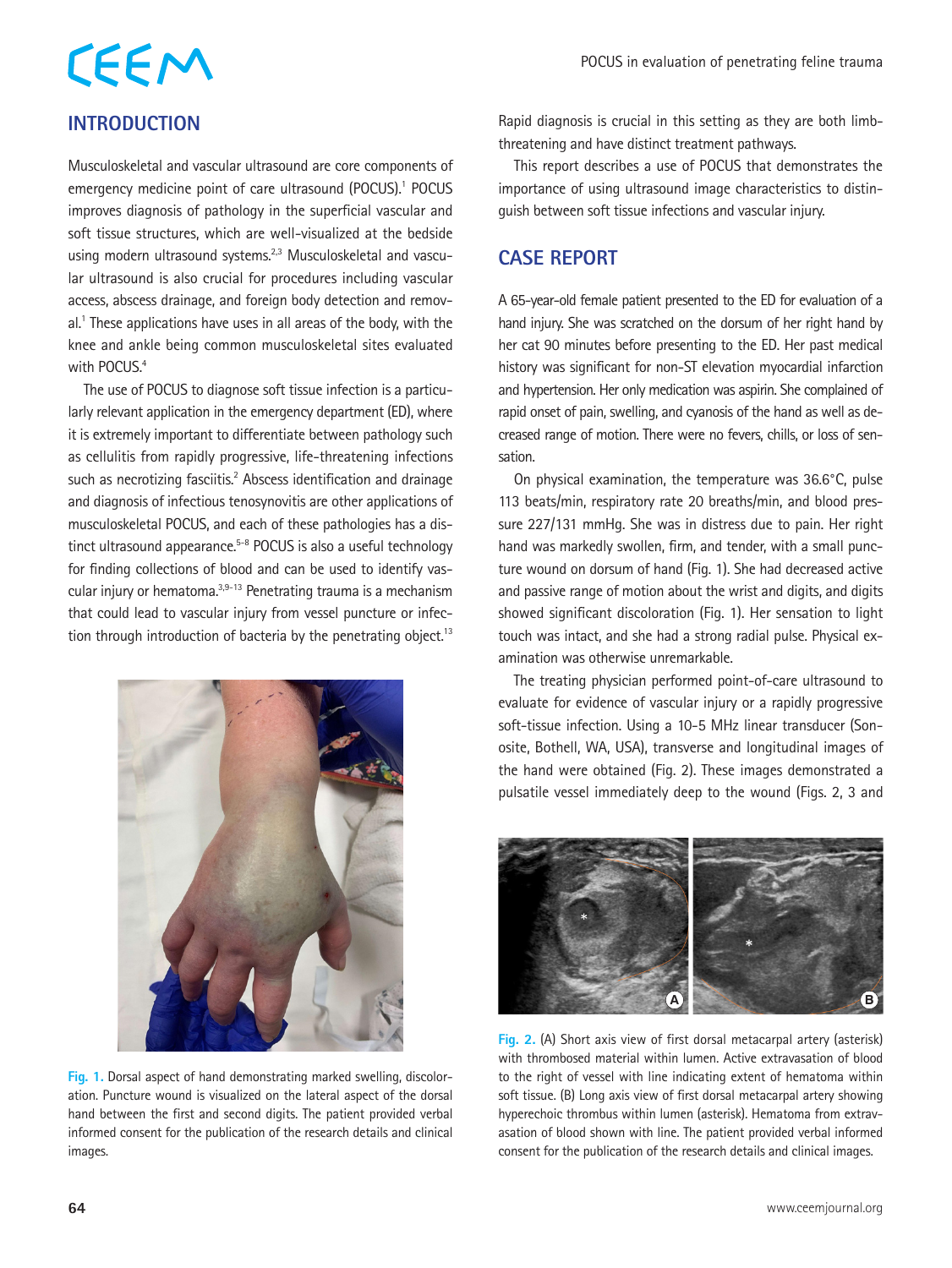### **CEEM**



**Fig. 3.** Short axis ultrasound of first dorsal metacarpal artery with doppler mode demonstrating flow through artery and corresponding vein. The patient provided verbal informed consent for the publication of the research details and clinical images.

Supplementary Videos 1, 2). The vessel contained hyperechoic material compatible with thrombus (Fig. 2 and Supplementary Video 1). The location was consistent with an injury to the first dorsal metacarpal artery. No definite damage to the arterial wall was visible. There was complex, hyperechoic material surrounding the vessel consistent with a hematoma or pseudoaneurysm (Fig. 2 and Supplementary Video 1). There was no evidence of shadowing air suggestive of gas-forming soft tissue infection, or well-defined collection of pus consistent with an abscess (Fig. 2 and Supplementary Video 1).<sup>6,7</sup> Laboratory studies showed an international normalized ratio of 1.0, hemoglobin 16.9 g/dL, platelets 189  $10^3/\mu$ L.

Given the clinical history and POCUS findings, a diagnosis of arterial injury was made. Hand surgery was consulted; observation and nonoperative management were recommended. There was discussion with hand surgery about the need for definitive diagnosis of arterial injury with computed tomography angiography. The consultant was satisfied with the ultrasound images and felt in this case the injury could be safely observed without advanced imaging. This management has been previously described as satisfactory when no hard signs of limb-threatening vascular injury are present.<sup>14</sup>

The patient was given tetanus prophylaxis and ampicillin-sulbactam for infection prophylaxis. She was given ondansetron, hydromorphone, and acetaminophen to control symptoms. The hand injury was managed conservatively with a compression dressing, wrist splint, and elevation of the extremity. She was observed overnight in the ED and discharged the following morning on amoxicillin-clavulanate for infection prophylaxis with instructions to follow-up with hand surgery in the outpatient setting in 2 to 3 days for further evaluation. The patient was contacted at 1

week for follow-up and reported swelling and pain were continuing to resolve. The patient was contacted multiple months following the injury and reported regaining full range of motion and use of the hand with no additional surgical intervention.

### **DISCUSSION**

The ultrasound findings in this case rapidly established the diagnosis of vascular injury. These findings also helped exclude an alternative, life-threatening diagnosis of a rapidly progressive infection or another actionable diagnosis such as abscess. The images demonstrate a large fluid collection with internal pulsations consistent with injury to the first dorsal metacarpal artery.<sup>3,13</sup> The images helped refine the differential diagnosis. The lack of shadowing air helped the clinician rule-out necrotizing fasciitis.<sup>6,7</sup> The sonographic appearance of an abscess could overlap with a hematoma, but given the clinical history, the location of the collection adjacent to an artery, and the pulsatile flow within the complex fluid, a diagnosis of vascular injury was more likely. Finally, there was no evidence of cobblestoning that would suggest a simple cellulitis.<sup>8</sup> These are all sonographic patterns that should be familiar to POCUS users, and that trainees in emergency medicine are expected to recognize by the conclusion of residency.1 Although these competencies are often taught as distinct applications of POCUS, this case illustrates how knowledge of image characteristics for different pathologies can be combined and applied to the same clinical scenario to rapidly establish the differential diagnosis.

In summary, this application of POCUS combined clinical reasoning and ultrasound image characteristics to accurately diagnose vascular injury and rule out rapidly progressive infection. This report shows the importance of using POCUS to further diagnosis of soft tissue and vascular pathology in the setting of penetrating feline trauma. Potential limitations of these applications include experience of the sonographer, as the physician in this case was a ultrasound fellowship-trained emergency physician. A less-experienced provider may not be able to confidently distinguish between the different possible images. However, these POCUS skills are core competencies of contemporary emergency medicine programs. This case highlights the need for an integrative approach to teaching ultrasonography of superficial musculoskeletal and vascular structures.

### **CONFLICT OF INTEREST**

No potential conflict of interest relevant to this article was reported.